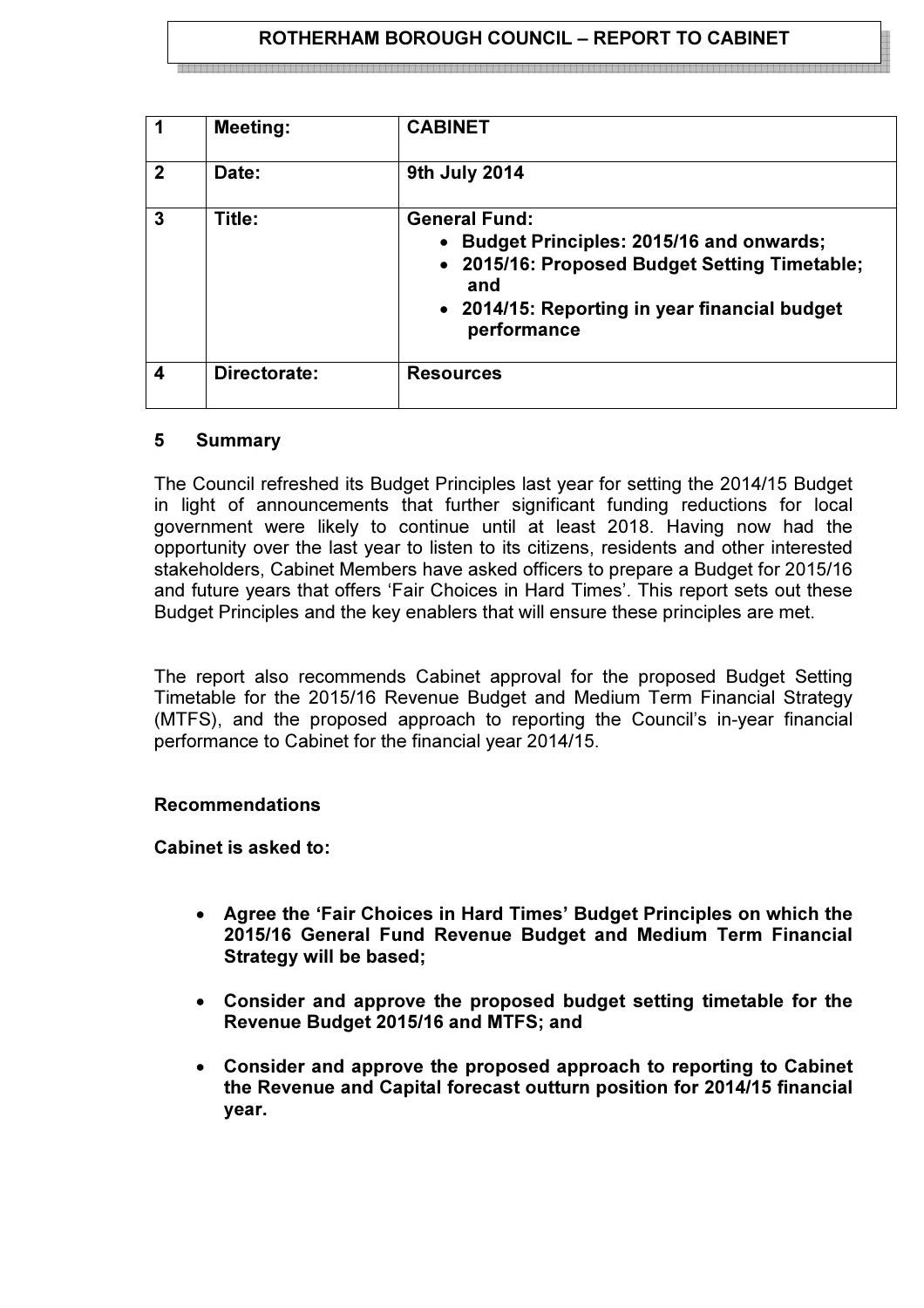# 7.1 Background

Many Local Authority Councils, like Rotherham, will continue to see significant funding reductions. Since this Coalition Government was elected this Council has had to find cumulative savings of over £93m. Plans are in place for the Council to deliver £23m savings in 2014/15 and plans must now be developed to identify and implement further sustainable budget reductions of £23m in 2015/16. Current indications are that a further £16.5m recurrent savings will be required in 2016/17 and the Chancellors most recent budget statement indicates that Rotherham will see a funding reduction of more than 10%, with further year on year reductions expected until at least 2018.

The Local Government Association has recently been advised by the Department for Communities and Local Government (DCLG) that there will be a summer local government finance Technical Consultation from around July to September this year. This will cover the 2015/16 finance settlement only. It is expected that the DCLG will be likely to consult on:

- Funding the business rates retention safety net and New Homes Bonus;
- Treatment of Council Tax Freeze Grant; and
- Implementing the top-slice for the Carbon Reduction Commitment changes in 2015/16 – this follows on from the consultation in July 2013.

Although any financial implications of the above is at this stage unknown, Members should note that the July 2013 Technical Consultation resulted in the Council facing additional, recurrent government funding reductions of £5.593m.

# 7.2 Proposed 'Fair Choices in Hard Times' Budget Principles

# 7.2.1 Council Priorities

 In light of both listening to its citizens, residents and other interested stakeholders and the significance of the ongoing financial challenges, it is essential that the Council reconsiders its core offering to its citizens to ensure clarity of its future position in the Community.

 The Council's prime future role is to act as advocate for Rotherham and influence and implement government policy locally to ensure the best outcome for Rotherham Citizens. In doing this we need to direct available resources to maximise the social, economic, environmental and cultural benefit to citizens now and into the future.

 The Community Strategy and Corporate Plan objectives can be summarised as:

- Stimulating the local economy and helping local people into work;
- Protecting our most vulnerable people and families, enabling them to maximise their independence;
- Ensuring all areas of Rotherham are safe, clean and well maintained; and
- Helping people to improve their health and wellbeing and reducing inequalities within the borough.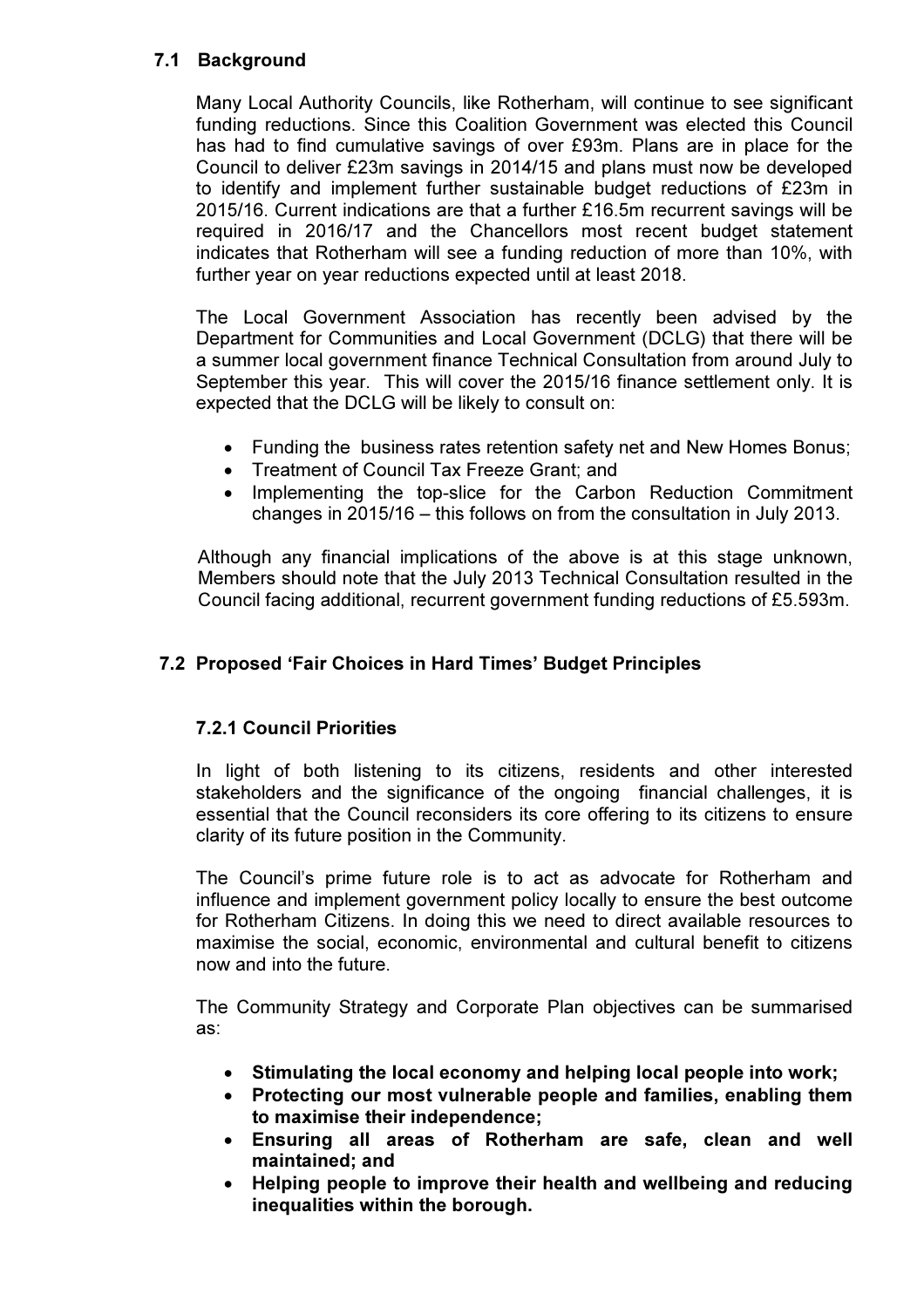# 7.2.2 Budget Principles

 Having regard for both the Council's Priorities, the significant ongoing funding reductions and welfare reform changes that the Council will face until at least 2018, the Budget Principles will ensure the Council operates effectively within the funding available to:

- Focus and deliver on business and jobs growth;
- Help people to help themselves wherever possible;
- Provide early support to prevent needs becoming more serious and;

## To enable this we need to:

- Recognise the growing concern of residents and citizens around crime & grime;
- Focus on spending on things most important to local people;
- Meet need by targeting and rationing services to a greater extent than at present;
- Promote Local aim to maximise spending power within the Borough across the supply chain;
- Have a balanced programme of Capital investment that gives a visible sign of the commitment to the Town and its People and;
- Continue strong financial management and governance and tight control on spending.

# What this means for Rotherham:

- Need to focus on Business and Jobs Growth and deliver new employment opportunities
- Not doing everything; provide fewer direct services and reshape many Council services to support people to do more for themselves where they are able to.
- Evidence tells us that 'Crime & Grime' are the most important services to all local people – without increasing costs, we must do things differently and get these services right.
- Using our dramatically reduced resources to tackle the biggest problems focussing on deprivation.
- Achieving the best quality, safest, most reliable outcome via the most affordable service delivery method.
- Direct provision of service only where we are the cheapest/best quality solution to meet the critical needs of our citizens.

# 7.2.3 The Council's Challenge

 In order to work within the above Budget Principles the Council will need to consider and respond to the following questions:

- What will future Council service delivery look like and to what level should we provide services into the future?
- What does 'working differently' and 'doing different things' look like?
- What should be 'universal' services to all and which should be targeted, rationed or cease?
- How can we take a better lead in the community?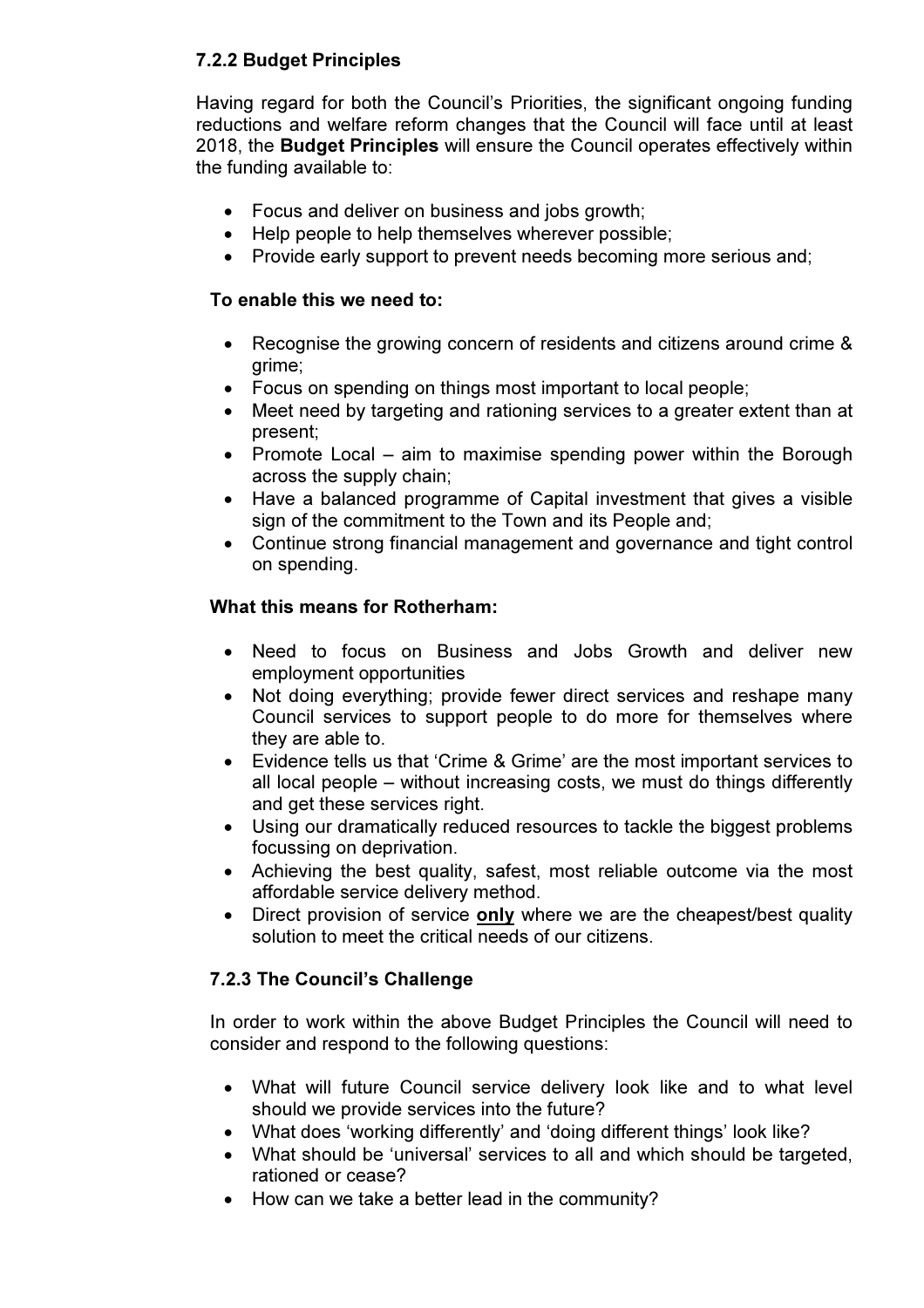- How do we effectively communicate these new circumstances to our citizens?
- How do we involve our partners to work towards common goals?

# 7.3 Medium Term Financial Strategy (MTFS) 2015/16 – 2016/17

The proposed approach for updating the Council's MTFS is:

- A) Update our financial model for known Central Government funding announcements. The DCLG estimate of resources available from 2016/17 will be announced in the next Spending Review. For 2015/2016 Resource assumptions are based on previously published DCLG data. The level of these may change pending the outcome of the planned summer Technical Consultation.
- B) Include inflationary increases and grant funding assumptions as follows:
	- Pay  $-1\%$  per annum for next 3 years
	- Non-Pay (excluding Utilities and Contracts) 0%
	- Fees and Charges Income 0% (See below)
	- Benefits Income 1% under 65 residential care, 2% other
	- Gas/Electricity/Fuel 5%
	- Water / Business Rates 5%
	- Contracts at negotiated contract inflation rates
	- Superannuation  $-0.3\%$  per annum (From 19.5% to 19.8% in 2015/16)
	- Recurrent Council Tax Freeze Grant (equivalent to 1% for 2 years) and Council Tax Support Transitional Grant (not confirmed)
	- Recurrent use of additional New Homes Bonus payments
	- Fees and Charges Income (excluding Benefits related income) 0% (Directorates should review all income generating services and submit details of expected income growth as part of the savings identification process).
- C) Savings proposals covering the next 2 years of the MTFS should be prepared. These should also include any inflation proposals on fees and charges. These proposals should reflect the Budget Principles. The savings proposals should be prepared, quality assured and submitted initially for SLT consideration by no later than 7<sup>th</sup> July 2014. Progression through to Members will be in accordance with the timetable set out at Appendix 1.

# 7.4 Indicative Funding Gap 2015/16 & 2016/17

On 17<sup>th</sup> June 2014 a Joint Cabinet/SLT meeting considered a presentation which set out an indicative initial funding gap of £23.084m for 2015/16 and £34.941m for 2016/17 (i.e. an increase of £11.857m from 2015/16 to 2016/17.)

This indicative funding gap is based on the information included in section 7.3 above (A and B). Therefore this indicative funding gap excludes:

- The impact of the planned summer 2014 Technical Consultation and
- Any new investment proposals/requirements.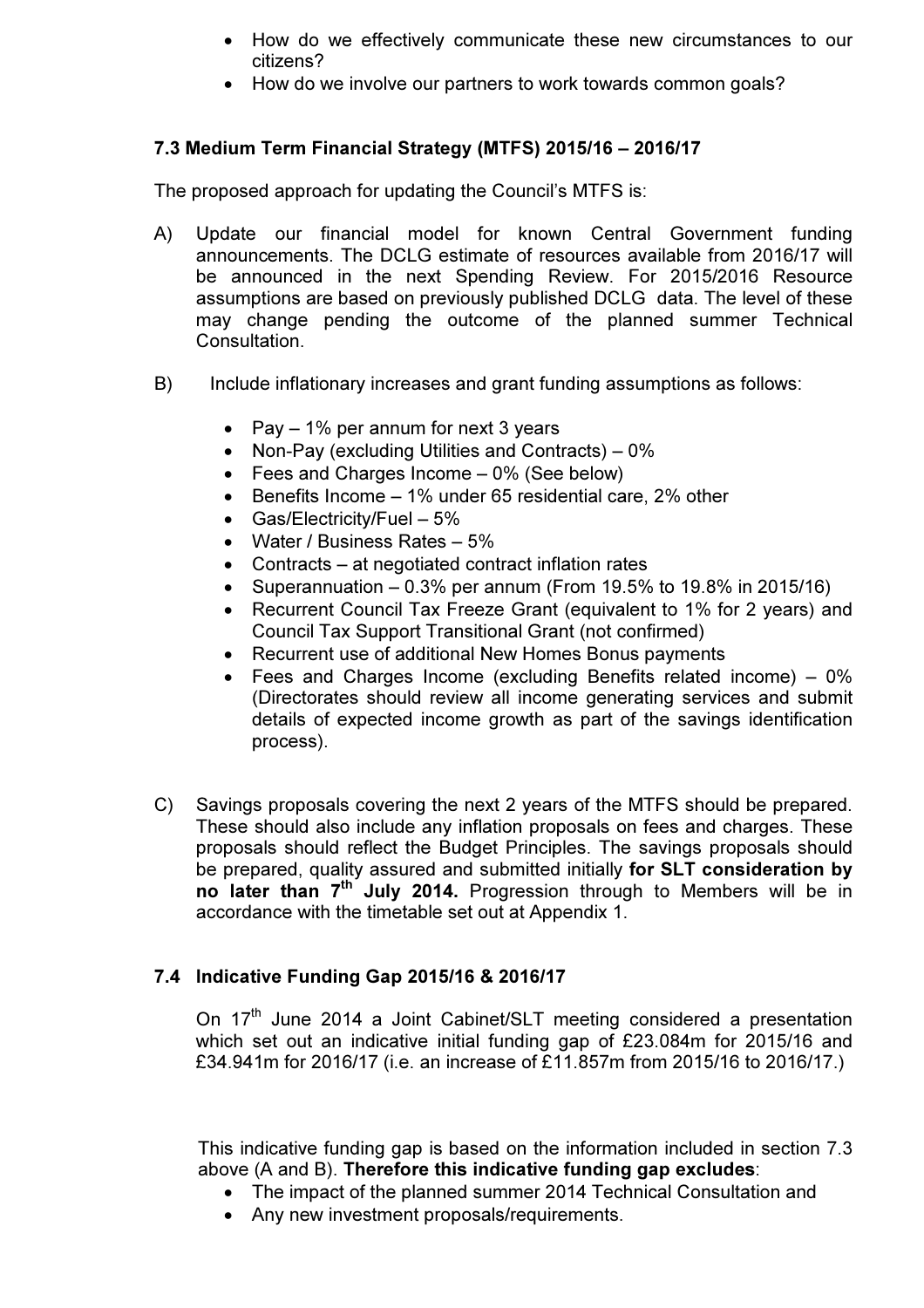## 7.5 Proposed Budget Setting Timetable - 2015/16 Budget & MTFS

Attached at Appendix 1 is the proposed timetable for the Council to set its 2015/16 Revenue Budget and MTFS. Cabinet is asked to approve this timetable.

#### 7.6 Proposed Approach to Budget Monitoring and Reporting from 2014/15 financial year

This report also proposes changes to the in-year financial budget monitoring and reporting procedure and puts forward a proposed reporting timetable.

## 7.6.1 Proposed Report Changes

It is proposed that Cabinet Budget Monitoring reports should include:

- Specific reference to any savings proposed for 2014/15 until such time as they have been confirmed as delivered. The extent to which any planned savings will not be delivered in year should include reference to how the Directorate intends to mitigate the in-year pressure.
- In the event that any new significant corporate pressures are identified during the year, these too will be included in the Cabinet Budget Monitoring report with reference to how the Council intends to manage them.

#### 7.7 Proposed 2014/15 Revenue Budget Monitoring Reporting Timetable to Cabinet

 For 2014/15 it is proposed that Cabinet receive Budget Monitoring reports as follows:

| <b>Budget Monitoring Report to:</b> | <b>Cabinet Meeting Date:</b>            |
|-------------------------------------|-----------------------------------------|
|                                     |                                         |
| $30th$ June 2014                    | 30th July 2014                          |
| 31st August 2014                    | 15 <sup>th</sup> October 2014           |
| 31 <sup>st</sup> October 2014       | 17th December 2014                      |
| 31 <sup>st</sup> December 2014      | 4 <sup>th</sup> February 2015           |
| 31 <sup>st</sup> January 2015       | 18 <sup>th</sup> March 2015             |
| 28 <sup>th</sup> February 2015      | 8th April 2015                          |
|                                     |                                         |
| Outturn 2014/15                     | $\overline{17}$ <sup>th</sup> June 2015 |

 If monthly monitoring during July, August, October or November, highlight any new or emerging pressures, additional reports will be submitted to Cabinet covering this period (taking into account the Summer Recess).

It is proposed that Capital Monitoring and update reports will be brought to Cabinet on a quarterly basis. Cabinet is asked to approve this timetable.

#### 8. Finance

There are no direct financial implications.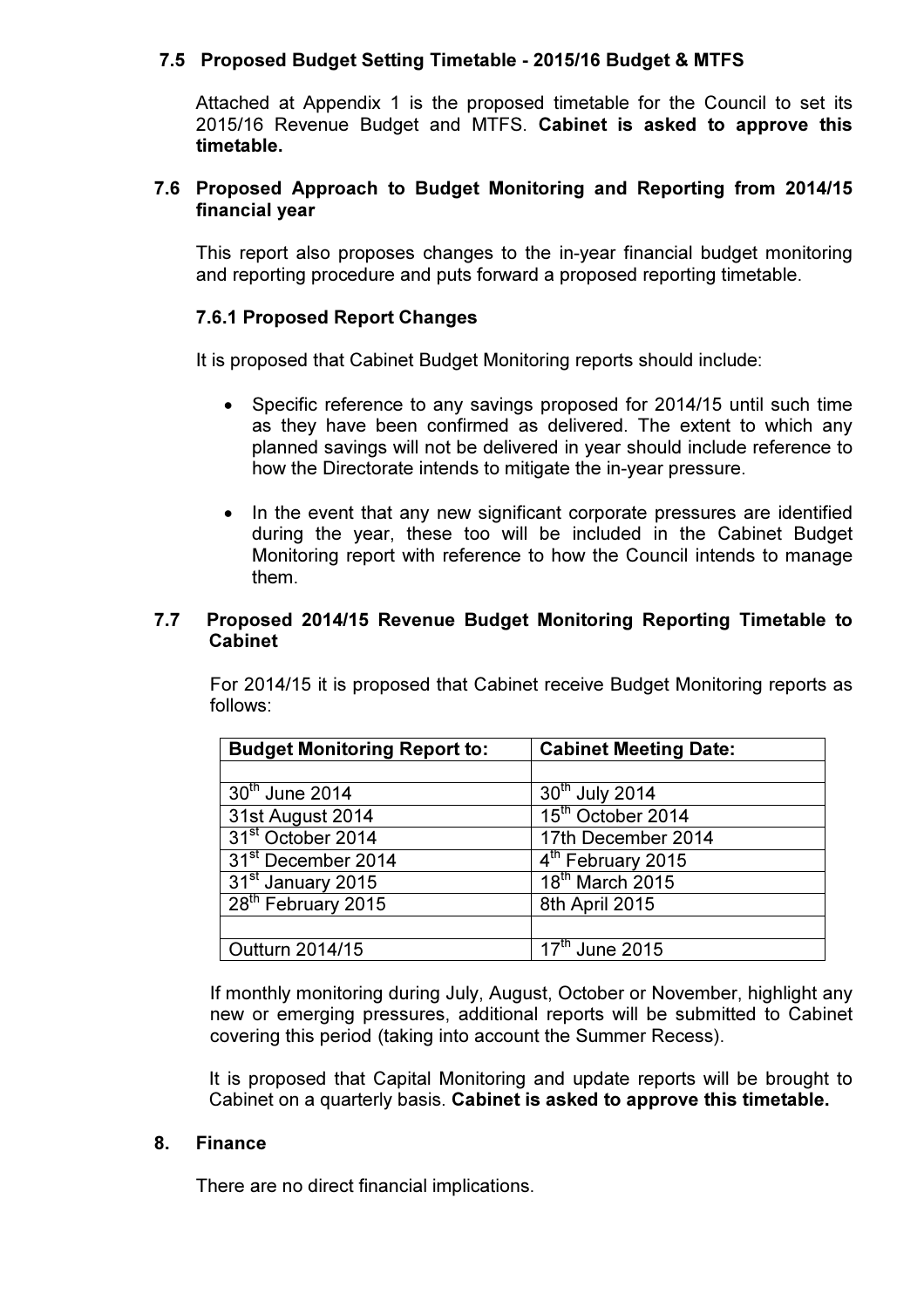## 9. Risks and Uncertainties

Failure of the Council to have in place an effective Financial Planning and Monitoring Process increases the Council's financial risk.

## 10. Policy and Performance Agenda Implications

The delivery of the Council's Revenue Budget within the parameters agreed at the start of the current financial year is essential if the objectives of the Council's Policy agenda are to be achieved. Financial performance is a key element within the assessment of the Council's overall performance framework.

## 11. Background Papers and Consultation

• Strategic Directors and Service Directors of the Council

Contact Name: Stuart Booth, Director of Finance, ext. 22034, stuart.booth@rotherham.gov.uk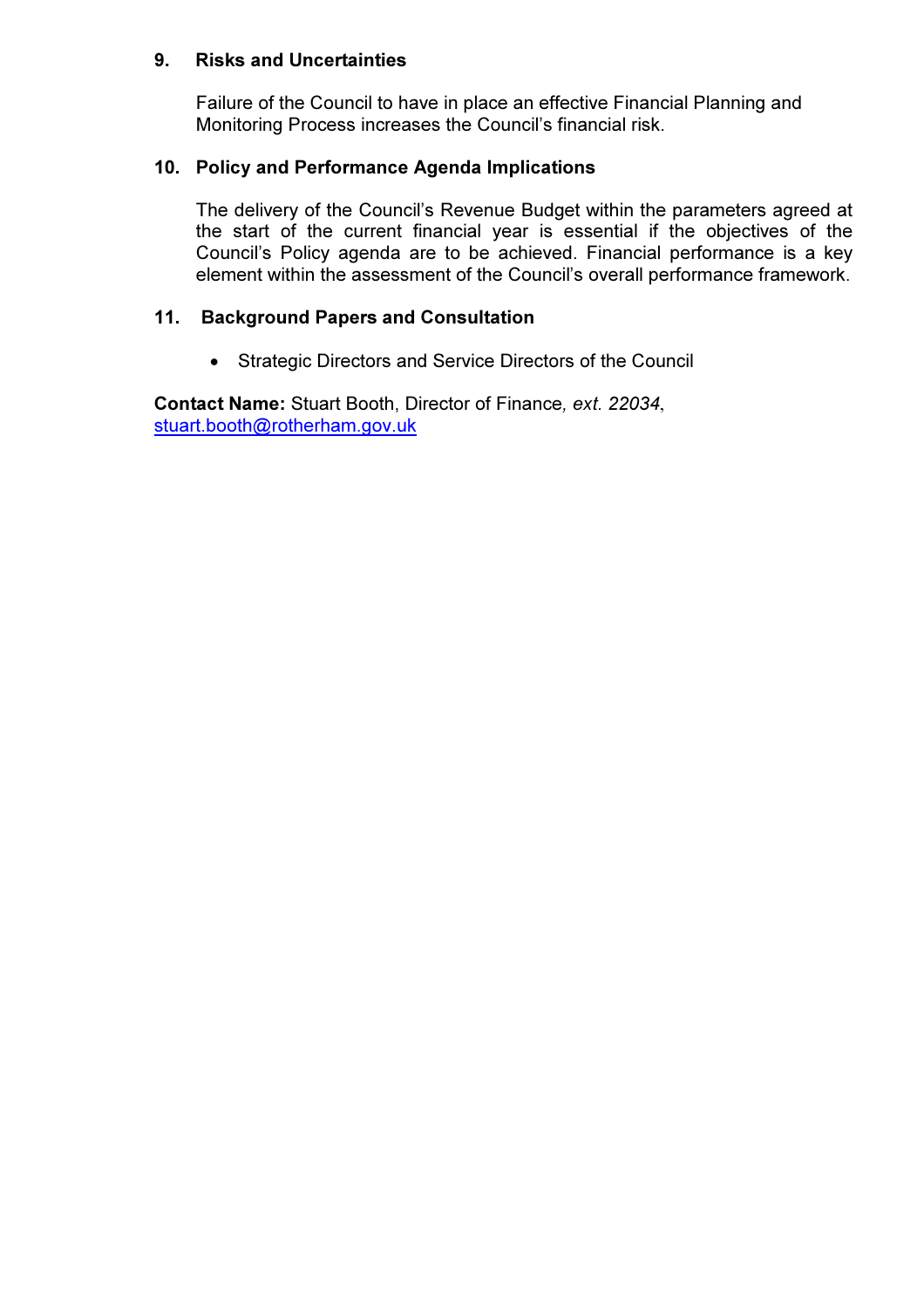# Appendix 1

#### MEDIUM TERM FINANCIAL STRATEGY AND BUDGET TIMETABLE JUNE 2014 – MARCH 2015

|                                                                                                                                                                                                                                                                 | <b>June 2014</b>           |
|-----------------------------------------------------------------------------------------------------------------------------------------------------------------------------------------------------------------------------------------------------------------|----------------------------|
| Cabinet/SLT<br>To determine the Budget Process for 2015/16 &<br>2016/17                                                                                                                                                                                         | 17 <sup>th</sup> June      |
| <b>Cabinet</b><br>To consider the 2013/14 Revenue Outturn                                                                                                                                                                                                       | 18 <sup>th</sup> June      |
| <b>Self Regulation Select Commission</b><br>To consider the implications of the 2013/14 Outturn                                                                                                                                                                 | 26 <sup>th</sup> June      |
|                                                                                                                                                                                                                                                                 | <b>July 2014</b>           |
| <b>Council</b><br>To consider the 2013/14 Revenue and Capital<br>Outturn                                                                                                                                                                                        | 2 <sup>nd</sup> July       |
| <b>Cabinet</b><br>To set out and agree 2014/15 budget strategy for<br>delivering the initial (pre SR) projected resources<br>gap                                                                                                                                | 9 <sup>th</sup> July       |
| <b>Overview &amp; Scrutiny Management Board</b><br>To consider the agreed 2014/15 budget strategy for<br>delivering the initial (pre SR) projected resources<br>gap                                                                                             | 18 <sup>th</sup> July      |
|                                                                                                                                                                                                                                                                 | September 2014             |
| Cabinet/SLT<br>To consider the Council funding gap taking into<br>account Spending Review announcement, and to<br>note Initial Savings Proposals (no decisions required<br>at this stage)                                                                       | 2 <sup>nd</sup> September  |
| <b>Budget Seminar</b>                                                                                                                                                                                                                                           | 9 <sup>th</sup> September  |
| <b>Cabinet</b><br>To consider the Council funding gap taking into<br>account Spending Review announcement, and Initial<br>Savings Proposals including those proposals<br>requiring 12 weeks Consultation with Stakeholders<br>and other Communities of Interest | 24 <sup>th</sup> September |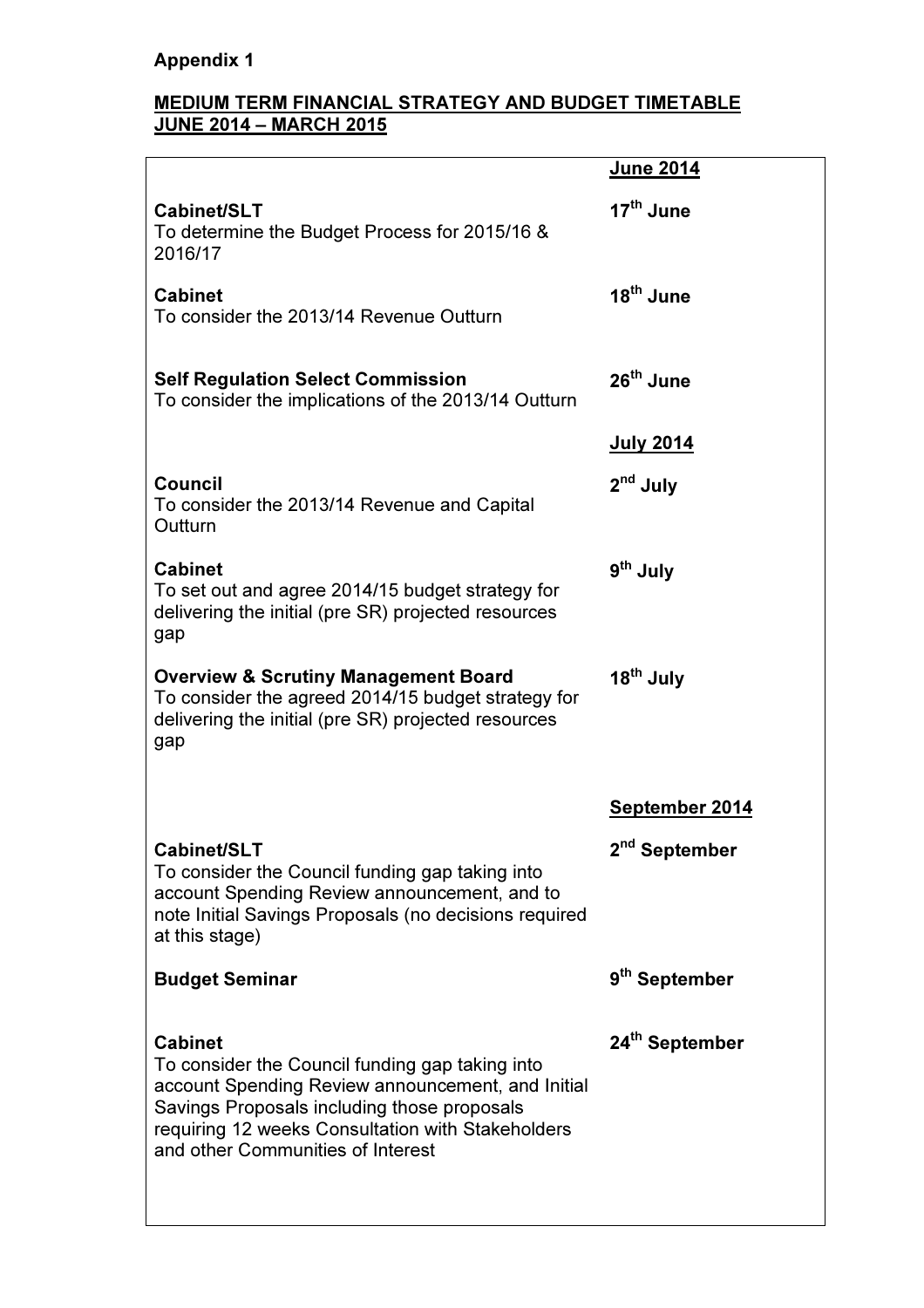| October 2014 |
|--------------|
|--------------|

| <b>Budget consultation process starts:</b><br>Online consultation built including e-survey, paper<br>questionnaires used in workshops with communities<br>of interest. Press release to advertise consultation on<br>budget proposals that require consultation with<br>stakeholders and other interested parties | 1 <sup>st</sup> October                                                |
|-------------------------------------------------------------------------------------------------------------------------------------------------------------------------------------------------------------------------------------------------------------------------------------------------------------------|------------------------------------------------------------------------|
| Cabinet/SLT<br><b>Consideration of updated Savings Proposals</b><br>including decisions where required                                                                                                                                                                                                            | 14 <sup>th</sup> October                                               |
| <b>Self Regulation Select Commission</b><br>To consider the Council funding gap taking into<br>account Spending Review announcement, and<br><b>Savings Proposals</b>                                                                                                                                              | 23 <sup>rd</sup> October                                               |
|                                                                                                                                                                                                                                                                                                                   | November 2014                                                          |
| Cabinet/SLT<br>To receive an update on the budget process and<br>consider any further potential savings proposals                                                                                                                                                                                                 | 18 <sup>th</sup> November                                              |
| <b>Self Regulation</b><br>To receive an update on the budget process and<br>consider any further potential savings proposals                                                                                                                                                                                      | 27 <sup>th</sup> November                                              |
|                                                                                                                                                                                                                                                                                                                   | December 2014                                                          |
| Autumn Statement / Provisional Settlement<br><b>Figures Received</b>                                                                                                                                                                                                                                              | Mid Dec                                                                |
| Cabinet/SLT<br>Finalise budget proposals (with Impact<br>Assessments) in light of the provisional local<br>government finance settlement                                                                                                                                                                          | <b>9th December</b><br>(Subject to date of<br>settlement announcement) |